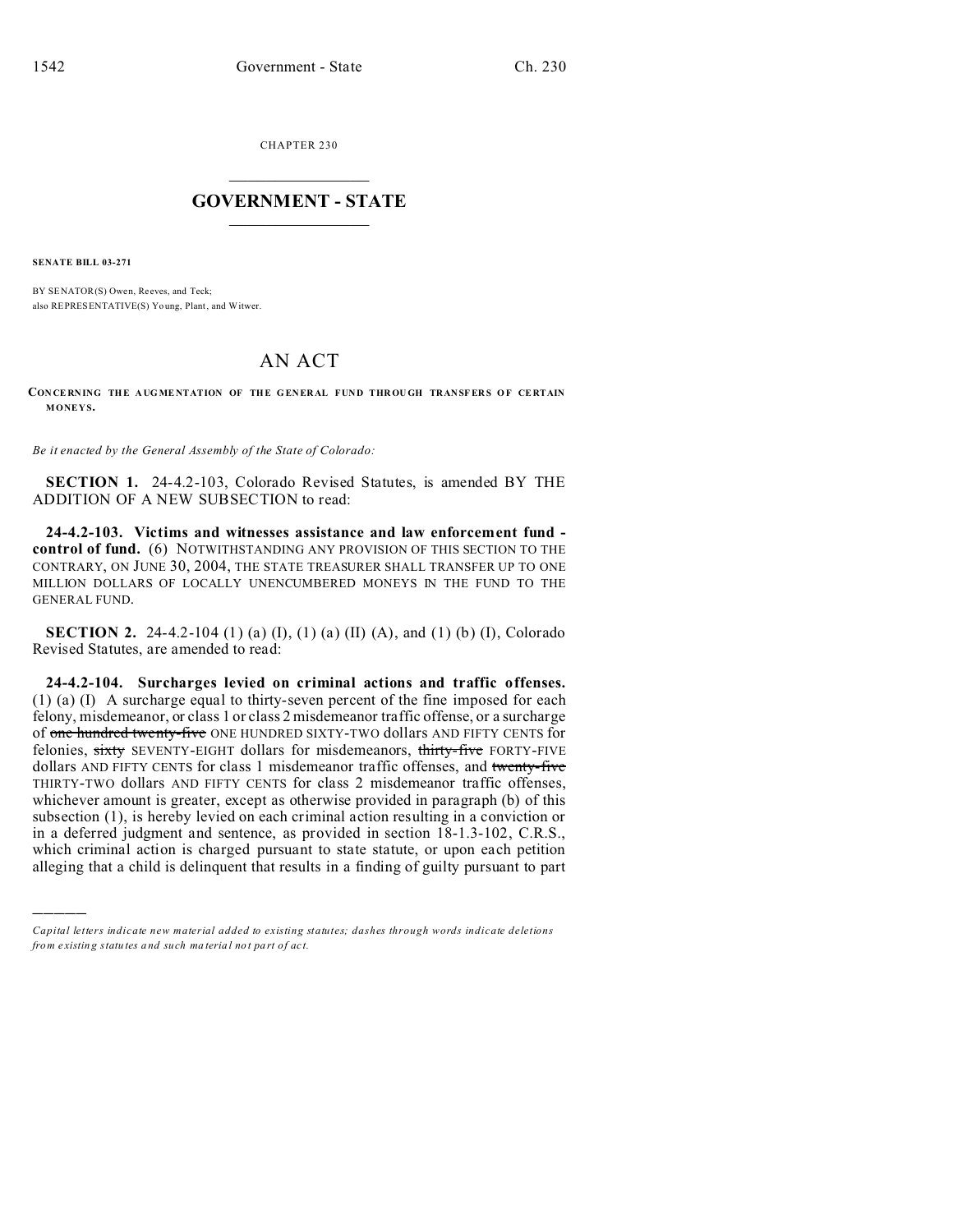8 of article 2 of title 19, C.R.S., or a deferral of adjudication pursuant to section 19-2-709, C.R.S. These surcharges shall be paid to the clerk of the court by the defendant. Each clerk shall transmit the moneys to the court administrator of the judicial district in which the offense occurred for credit to the victims and witnesses assistance and law enforcement fund established in that judicial district; EXCEPT THAT, ON AND AFTER THE EFFECTIVE DATE OF THIS SUBPARAGRAPH (I), AS AMENDED, EACH CLERK SHALL TRANSMIT THE PORTION OF THE SURCHARGE ATTRIBUTABLE TO THE INCREASE IN THE SURCHARGE ENACTED DURING THE FIRST REGULAR SESSION OF THE SIXTY-FOURTH GENERAL ASSEMBLY TO THE STATE TREASURER WHO SHALL CREDIT SUCH SUM TO THE GENERAL FUND.

(II) (A) In addition to any other surcharge provided for in this section, a surcharge of one thousand THREE HUNDRED dollars shall be levied on each criminal action resulting in a conviction or in a deferred judgment and sentence, as provided in section 18-1.3-102, C.R.S., which criminal action is charged pursuant to the statutes listed in sub-subparagraph (B) of this subparagraph (II). These surcharges shall be paid to the clerk of the court by the defendant. Any moneys collected by the clerk pursuant to this subparagraph (II) shall be transmitted to the court administrator of the judicial district in which the offense occurred for credit to the victims and witnesses assistance and law enforcement fund established in that judicial district; EXCEPT THAT, ON AND AFTER THE EFFECTIVE DATE OF THIS SUB-SUBPARAGRAPH (A), AS AMENDED, THE PORTION OF THE SURCHARGE ATTRIBUTABLE TO THE INCREASE IN THE SURCHARGE ENACTED DURING THEFIRSTREGULAR SESSION OF THE SIXTY-FOURTH GENERAL ASSEMBLY SHALL BE TRANSMITTED TO THE STATE TREASURER WHO SHALL CREDIT SUCH SUM TO THE GENERAL FUND.

(b) (I) A surcharge shall be levied against a penalty assessment imposed for a violation of a class A or class B traffic infraction or class 1 or class 2 misdemeanor traffic offense pursuant to section 42-4-1701, C.R.S. The amount of such surcharge shall be the amount specified in the penalty and surcharge schedule in section 42-4-1701 (4), C.R.S., or, if no amount is specified, thirty-seven percent of the penalty imposed. All moneys collected by the department of revenue pursuant to this subparagraph (I) shall be transmitted to the court administrator of the judicial district in which the infraction occurred for credit to the victims and witnesses assistance and law enforcement fund established in that judicial district as provided in section 42-1-217, C.R.S.; EXCEPT THAT, ON AND AFTER THE EFFECTIVE DATE OF THIS SUBPARAGRAPH (I), AS AMENDED, THE PORTION OF THE SURCHARGE ATTRIBUTABLE TO THE INCREASE IN THE SURCHARGE ENACTED DURING THE FIRST REGULAR SESSION OF THE SIXTY-FOURTH GENERAL ASSEMBLY SHALL BE TRANSMITTED TO THE STATE TREASURER WHO SHALL CREDIT SUCH SUM TO THE GENERAL FUND. Surcharges paid to the clerk of the court pursuant to this subparagraph (I) shall be transmitted to the court administrator of the judicial district in which the offense was committed for credit to the victims and witnesses assistance and law enforcement fund established in that judicial district; EXCEPT THAT, ON AND AFTER THE EFFECTIVE DATE OF THIS SUBPARAGRAPH (I), AS AMENDED, THE PORTION OF THE SURCHARGE ATTRIBUTABLE TO THE INCREASE IN THE SURCHARGE ENACTED DURING THE FIRST REGULAR SESSION OF THE SIXTY-FOURTH GENERAL ASSEMBLY SHALL BE TRANSMITTED TO THE STATE TREASURER WHO SHALL CREDIT SUCH SUM TO THE GENERAL FUND.

**SECTION 3.** 25-4-1708, Colorado Revised Statutes, is amended BY THE ADDITION OF A NEW SUBSECTION to read: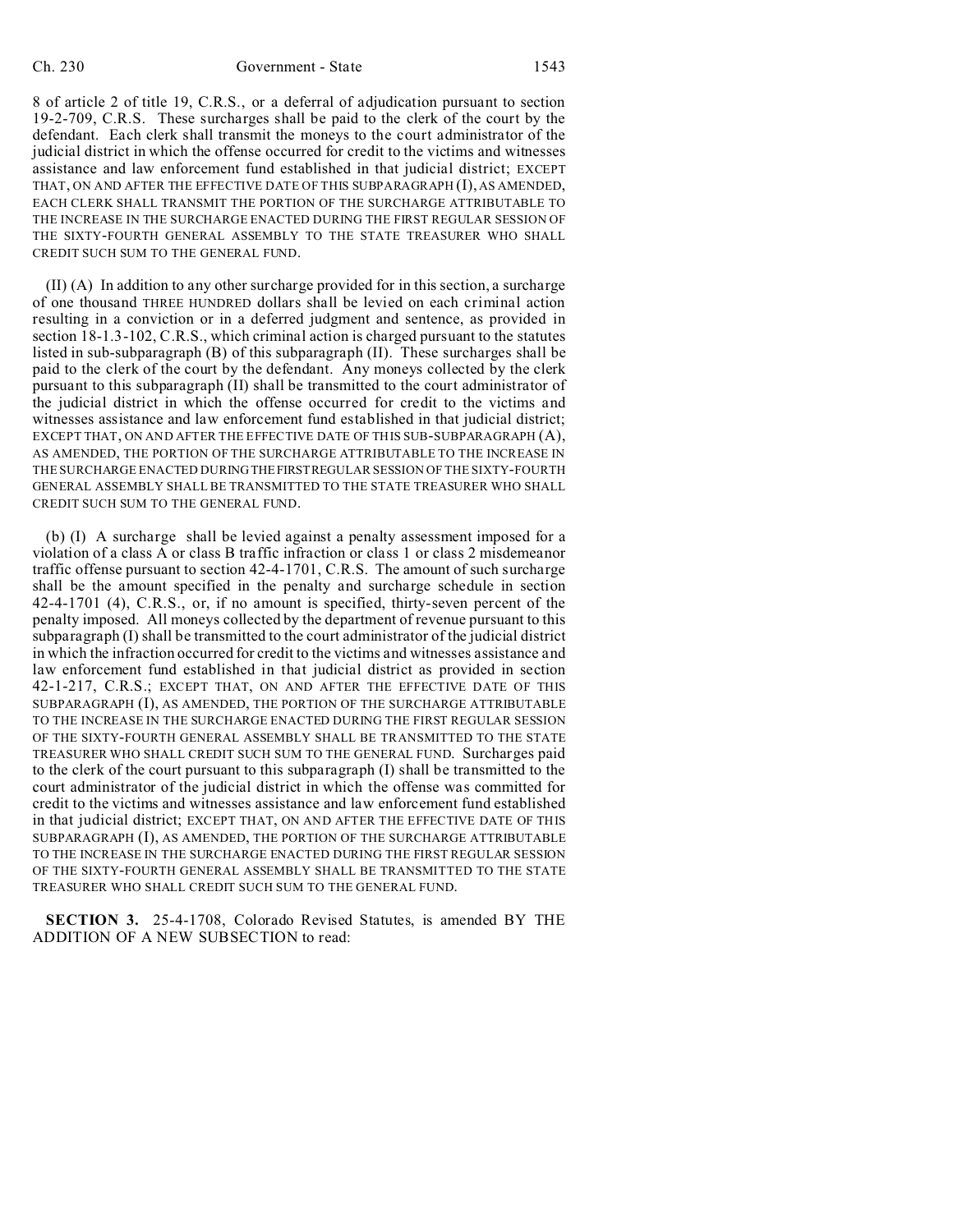**25-4-1708. Fund created.** (4) NOTWITHSTANDING ANY PROVISION OF THIS SECTION TO THE CONTRARY, ON JULY 1, 2003, THE STATE TREASURER SHALL DEDUCT TWO HUNDRED FORTY THOUSAND DOLLARS FROM THE INFANT IMMUNIZATION FUND AND TRANSFER SUCH SUM TO THE GENERAL FUND.

**SECTION 4.** 25-17-202 (3) (b) (II), Colorado Revised Statutes, is amended to read:

**25-17-202. Waste tire recycling development fee - cash fund created - repeal.** (3) (b) On and after July 1, 2000, the remaining moneys in the fund shall be subject to annual appropriation or transfer by the general assembly as follows:

(II) (A) The remaining funds shall be transferred to the advanced technology fund on a quarterly basis, for the purposes described in section 23-1-106.5 (9), C.R.S. The transfer of funds shall be made on June 1, 2001, and at the end of each quarter of each successive fiscal year. Such additional transfers as may be necessary to bring the waste tire recycling development cash fund into compliance with the limit on uncommitted cash fund reserves, as specified in section 24-75-402, C.R.S., may also be made during the fiscal year.

(B) NOTWITHSTANDING ANY PROVISION OF THIS SECTION TO THE CONTRARY, ON JUNE 1, 2003, AND AT THE END OF EACH QUARTER FOR FISCAL YEAR 2003-04, THE STATE TREASURER SHALL TRANSFER THE BALANCE OF MONEYS IN THE ADVANCED TECHNOLOGY FUND TO THE GENERAL FUND.

**SECTION 5.** 33-14.5-106, Colorado Revised Statutes, is amended BY THE ADDITION OF A NEW SUBSECTION to read:

**33-14.5-106. Off-highway vehicle recreation fund - creation - use of moneys.** (3) NOTWITHSTANDING ANY PROVISION OF THIS SECTION TO THE CONTRARY, ON JANUARY 1, 2004, THE STATE TREASURER SHALL DEDUCT SEVEN HUNDRED THOUSAND DOLLARS FROM THE OFF-HIGHWAY VEHICLE RECREATION FUND AND TRANSFER SUCH SUM TO THE GENERAL FUND.

**SECTION 6.** 34-32-122 (3) (a), Colorado Revised Statutes, is amended BY THE ADDITION OF A NEW SUBPARAGRAPH to read:

**34-32-122. Fees, civil penalties, and forfeitures - deposit - emergency response cash fund - created.** (3) (a) (IV) NOTWITHSTANDING ANY PROVISION OF THIS SUBSECTION (3) TO THE CONTRARY, ON JULY 1, 2003, THE STATE TREASURER SHALL DEDUCT FOUR HUNDRED EIGHTY-SIX THOUSAND SIX HUNDRED THIRTEEN DOLLARS FROM THE EMERGENCY RESPONSE CASH FUND AND TRANSFER SUCH SUM TO THE GENERAL FUND.

**SECTION 7.** 39-29-109 (1), Colorado Revised Statutes, is amended BY THE ADDITION OF A NEW PARAGRAPH to read:

**39-29-109. Severance tax trust fund - created - administration - use of moneys.** (1) (h) NOTWITHSTANDING ANY OTHER PROVISION OF THIS SECTION TO THE CONTRARY, ON JUNE 30, 2004, THE STATE TREASURER SHALL DEDUCT FOUR MILLION SIX HUNDRED THOUSAND DOLLARS FROM THE OPERATIONAL ACCOUNT OF THE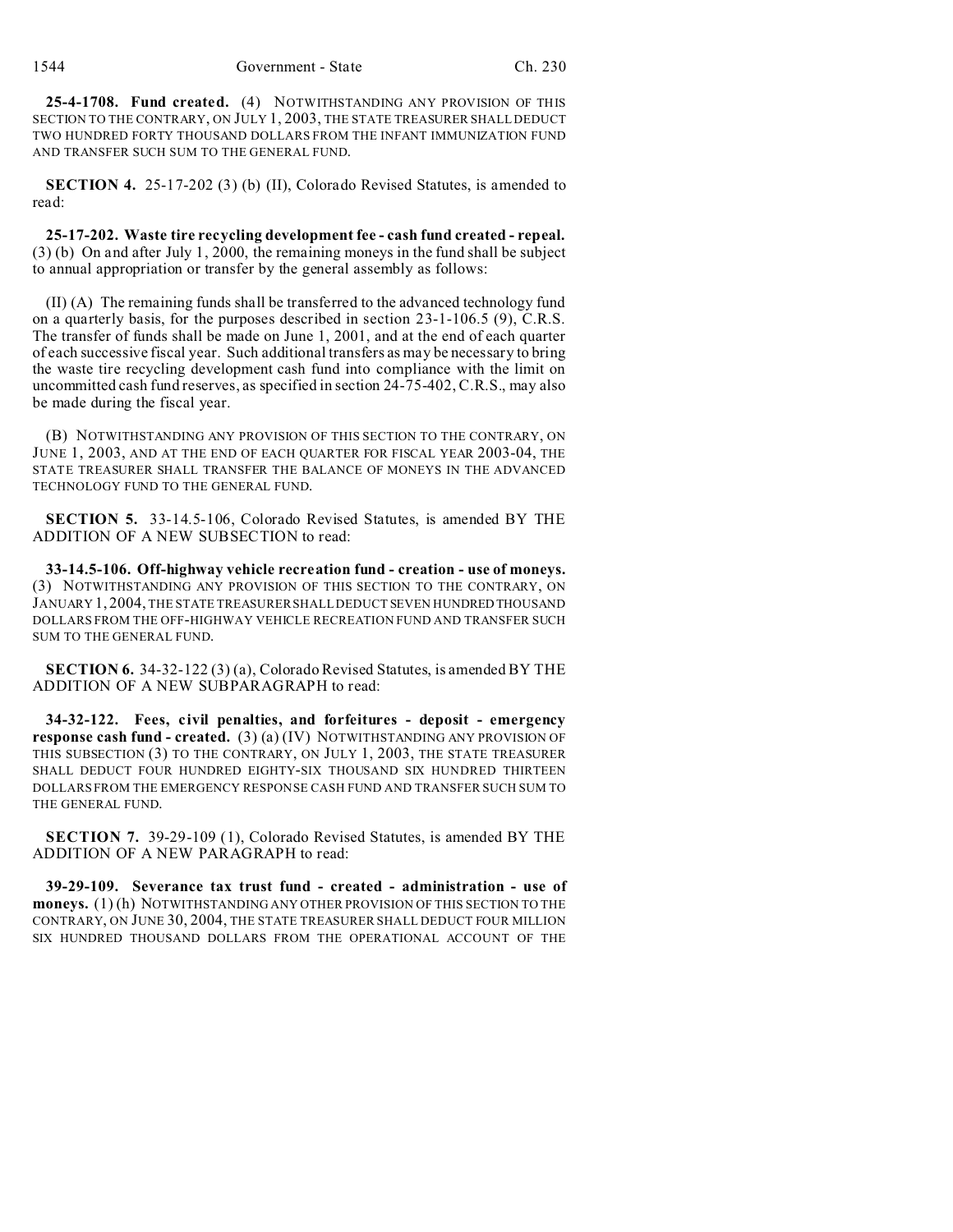SEVERANCE TAX TRUST FUND CREATED IN SUBPARAGRAPH (II) OF PARAGRAPH (a) OF THIS SUBSECTION (1) AND TRANSFER SUCH SUM TO THE GENERAL FUND.

**SECTION 8.** 42-4-1701 (4) (a) (I), (4) (a) (II), and (4) (a) (III) (A), Colorado Revised Statutes, are amended to read:

**42-4-1701. Traffic offenses and infractions classified - penalties - penalty and surcharge schedule - repeal.** (4) (a) (I) Except as provided in paragraph (c) of subsection (5) of this section, every person who is convicted of, who admits liability for, or against whom a judgment is entered for a violation of any provision of this title to which the provisions of paragraph (a) or (b) of subsection  $(5)$  of this section apply shall be fined or penalized, and have a surcharge levied thereon pursuant to section  $24-4.2-104(1)$  (b) (I), C.R.S., in accordance with the penalty and surcharge schedule set forth in sub-subparagraphs  $(A)$  to  $(P)$  of this subparagraph  $(I)$ ; or, if no penalty or surcharge is specified in the schedule, the penalty for class A and class B traffic infractions shall be fifteen dollars, and the surcharge shall be two dollars. These penalties and surcharges shall apply whether the defendant acknowledges the defendant's guilt or liability in accordance with the procedure set forth by paragraph (a) of subsection (5) of this section or is found guilty by a court of competent jurisdiction or has judgment entered against the defendant by a county court magistrate. Penalties and surcharges for violating specific sections shall be as follows:

| <b>Section Violated</b>                   | <b>Penalty</b> | Surcharge             |
|-------------------------------------------|----------------|-----------------------|
| (A) Drivers' license violations:          |                |                       |
| 42-2-101 $(1)$ or $(4)$                   | \$35.00        | \$4.005.20            |
| 42-2-101 (2), (3), or $(5)$               | 15.00          | 2.002.60              |
| $42 - 2 - 103$                            | 15.00          | 2.002.60              |
| $42 - 2 - 105$                            | 35.00          | 4.005.20              |
| $42 - 2 - 105.5$                          | 35.00          | 4.005.20              |
| $42 - 2 - 106$                            | 35.00          | 4.005.20              |
| $42 - 2 - 116$                            | 15.00          | 2.002.60              |
| $42 - 2 - 119$                            | 15.00          | 2.002.60              |
| $42 - 2 - 134$                            | 35.00          | 4.005.20              |
| $42 - 2 - 136$                            | 35.00          | 4.005.20              |
| $42 - 2 - 139$                            | 35.00          | 4.005.20              |
| $42 - 2 - 140$                            | 35.00          | 4.005.20              |
| $42 - 2 - 141$                            | 35.00          | 4.005.20              |
| (B) Registration and taxation violations: |                |                       |
| $42 - 3 - 103$                            | \$50.00        | \$6.007.80            |
| $42 - 3 - 112$                            | 15.00          | 2.002.60              |
| $42 - 3 - 123$                            | 15.00          | 2.002.60              |
| $42 - 3 - 127$                            | 50.00          | 6.007.80              |
| $42 - 3 - 133$ (1)(a)                     | 75.00          | <del>9.00</del> 11.70 |
| 42-3-133 $(1)(c)$                         | 35.00          | 4.005.20              |
| 42-3-133 $(1)(f)$ , $(1)(g)$ ,            |                |                       |
| and $(1)(h)$                              | 75.00          | 9.0011.70             |
| $42 - 3 - 134$                            | 50.00          | 6.007.80              |
|                                           |                |                       |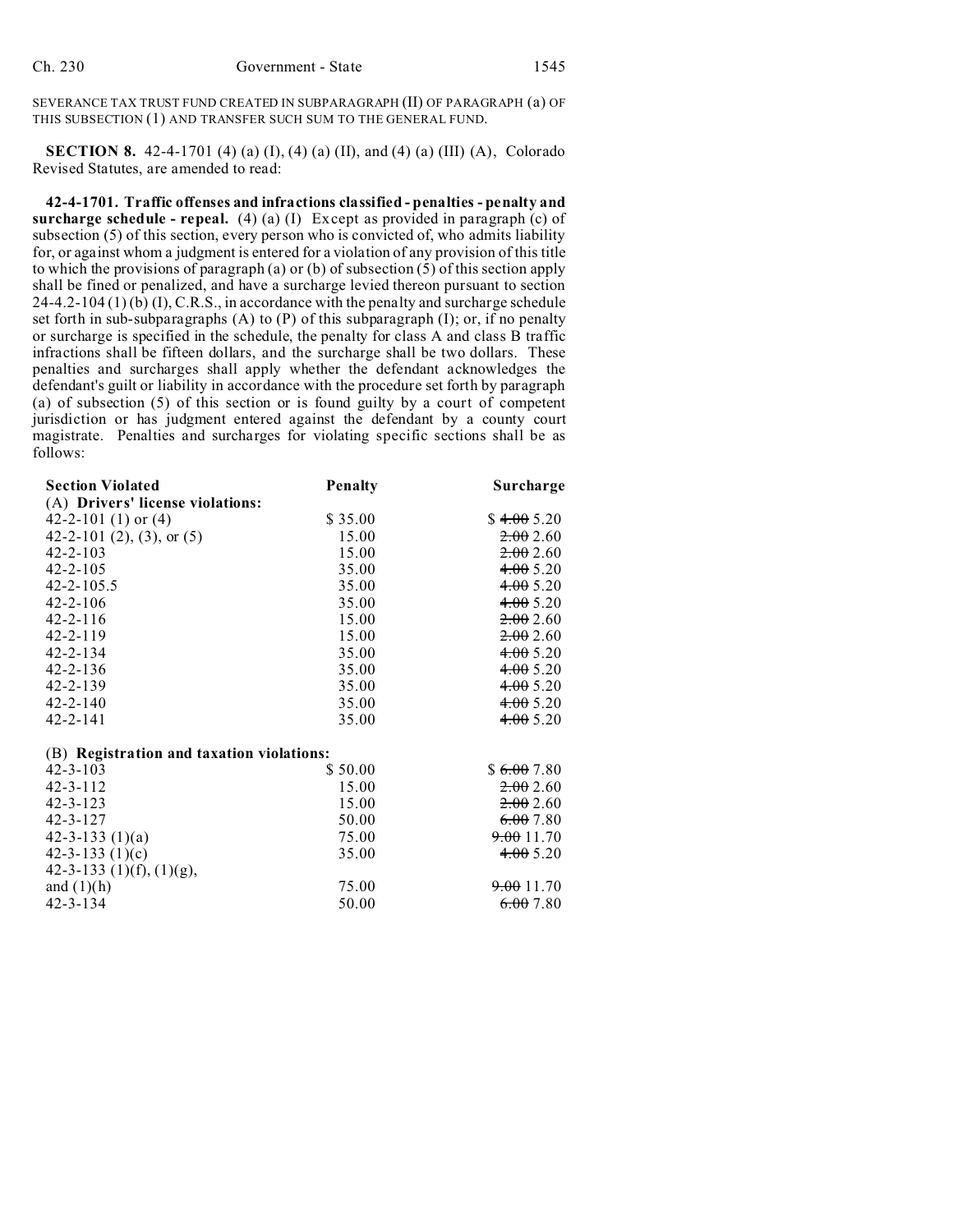| 1546                                              | Government - State                | Ch. 230    |  |  |
|---------------------------------------------------|-----------------------------------|------------|--|--|
|                                                   | (C) Traffic regulation generally: |            |  |  |
| 42-4-1412                                         | \$15.00                           | \$2.002.60 |  |  |
| $42 - 4 - 109$                                    | 15.00                             | 2.002.60   |  |  |
| 42-4-1211                                         | 15.00                             | 2.002.60   |  |  |
| 42-4-1405                                         | 15.00                             | 2.002.60   |  |  |
| (D) Equipment violations:                         |                                   |            |  |  |
| $42 - 4 - 201$                                    | \$35.00                           | \$4.005.20 |  |  |
| 42-4-202                                          | 35.00                             | 4.005.20   |  |  |
| $42 - 4 - 204$                                    | 15.00                             | 2.002.60   |  |  |
| 42-4-205                                          | 15.00                             | 2.002.60   |  |  |
| 42-4-206                                          | 15.00                             | 2.002.60   |  |  |
| 42-4-207                                          | 15.00                             | 2.002.60   |  |  |
| 42-4-208                                          | 15.00                             | 2.002.60   |  |  |
| 42-4-209                                          | 15.00                             | 2.002.60   |  |  |
| $42 - 4 - 210$                                    | 15.00                             | 2.002.60   |  |  |
| $42 - 4 - 211$                                    | 15.00                             | 2.002.60   |  |  |
| 42-4-212                                          | 15.00                             | 2.002.60   |  |  |
| $42 - 4 - 213$                                    | 15.00                             | 2.002.60   |  |  |
| 42-4-214                                          | 15.00                             | 2.002.60   |  |  |
| $42 - 4 - 215$                                    | 15.00                             | 2.002.60   |  |  |
| $42 - 4 - 216$                                    | 15.00                             | 2.002.60   |  |  |
| $42 - 4 - 217$                                    | 15.00                             | 2.002.60   |  |  |
| $42 - 4 - 218$                                    | 15.00                             | 2.002.60   |  |  |
| 42-4-219                                          | 15.00                             | 2.002.60   |  |  |
| $42 - 4 - 220$                                    | 15.00                             | 2.002.60   |  |  |
| 42-4-221                                          | 15.00                             | 2.002.60   |  |  |
| $42 - 4 - 222(1)$                                 | 15.00                             | 2.002.60   |  |  |
| 42-4-223                                          | 15.00                             | 2.002.60   |  |  |
| 42-4-224                                          | 15.00                             | 2.002.60   |  |  |
| $42 - 4 - 225(1)$                                 | 15.00                             | 2.002.60   |  |  |
| 42-4-226                                          | 15.00                             | 2.002.60   |  |  |
| $42 - 4 - 227(1)$                                 | 50.00                             | 6.007.80   |  |  |
| $42 - 4 - 227(2)$                                 | 15.00                             | 2.002.60   |  |  |
| 42-4-228 $(1)$ , $(2)$ , $(3)$ , $(5)$ , or $(6)$ | 15.00                             | 2.002.60   |  |  |
| 42-4-229                                          | 15.00                             | 2.002.60   |  |  |
| $42 - 4 - 230$                                    | 15.00                             | 2.002.60   |  |  |
| $42 - 4 - 231$                                    | 15.00                             | 2.002.60   |  |  |
| 42-4-232                                          | 15.00                             | 2.002.60   |  |  |
| 42-4-233                                          | 75.00                             | 9.0011.70  |  |  |
| 42-4-234                                          | 15.00                             | 2.002.60   |  |  |
| 42-4-235                                          | 50.00                             | 6.007.80   |  |  |
| 42-4-236                                          | 50.00                             | 6.007.80   |  |  |
| 42-4-237                                          | 15.00                             | 2.002.60   |  |  |
| 42-4-1411                                         | 15.00                             | 2.002.60   |  |  |
| 42-4-1412                                         | 15.00                             | 2.002.60   |  |  |
| 42-4-1901                                         | 35.00                             | 4.005.20   |  |  |
|                                                   |                                   |            |  |  |
| (E) Emissions inspections:                        |                                   |            |  |  |
| 42-4-313 $(3)(c)$                                 | \$50.00                           | \$6.007.80 |  |  |
| 42-4-313 $(3)(d)$                                 | 15.00                             | 2.002.60   |  |  |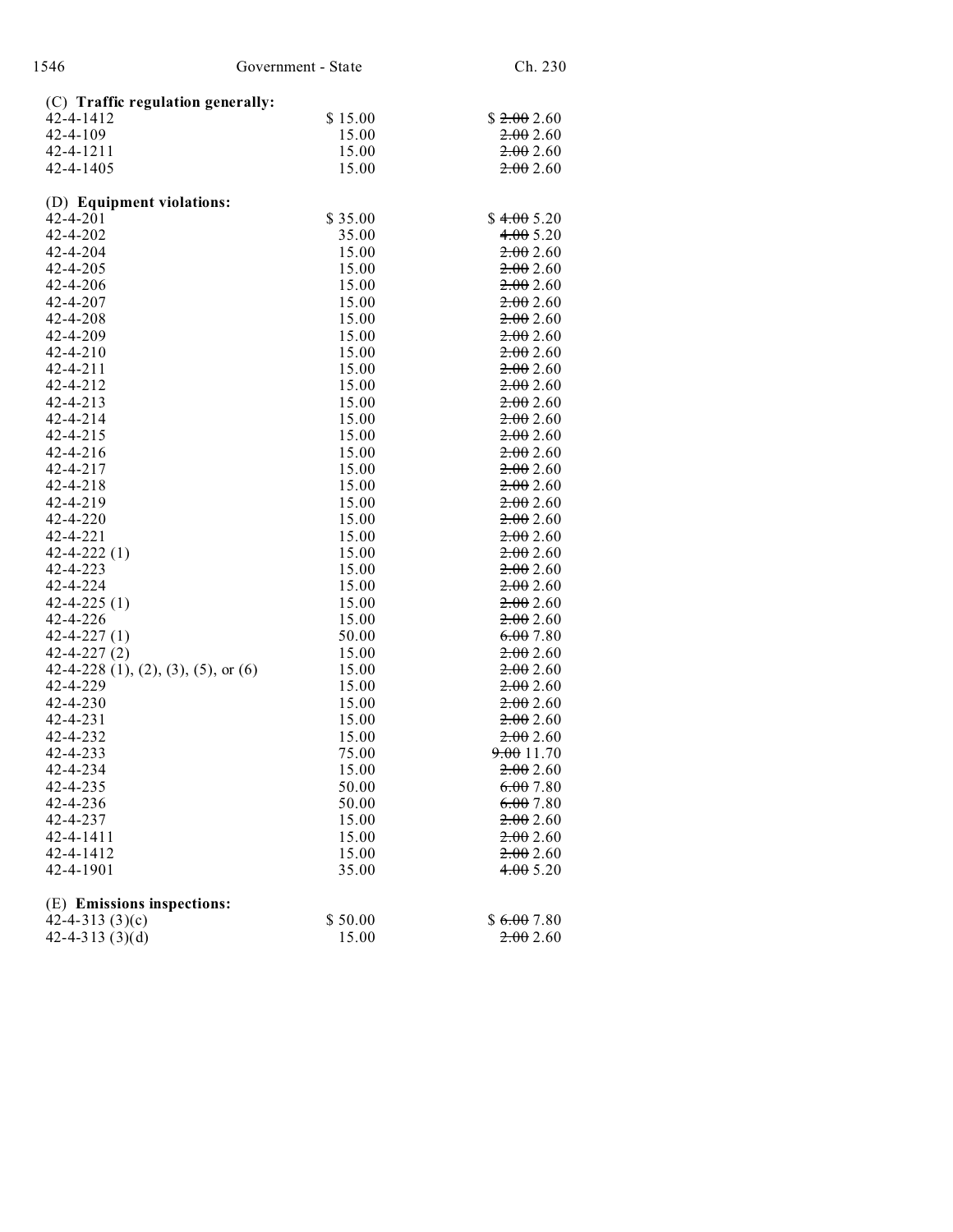| Ch. 230                                | Government - State                           | 1547         |
|----------------------------------------|----------------------------------------------|--------------|
| (F) Size, weight, and load violations: |                                              |              |
| 42-4-502                               | \$75.00                                      | \$9.0011.70  |
| 42-4-503                               | 15.00                                        | 2.002.60     |
| 42-4-504                               | 75.00                                        | 9.0011.70    |
| 42-4-505                               | 75.00                                        | 9.0011.70    |
| 42-4-506                               | 15.00                                        | 2.002.60     |
| 42-4-509                               | 50.00                                        | 6.007.80     |
| 42-4-510 $(12)(a)$                     | 35.00                                        | 4.005.20     |
| 42-4-106 (1), (3), (4), (6), or (7)    | 35.00                                        | 4.005.20     |
| 42-4-106 $(5)(a)(I)$                   | 100.00                                       | $+2.0015.60$ |
| 42-4-106 $(5)(a)(II)$                  | 500.00                                       | 60.00 78.00  |
| 42-4-51275.00                          |                                              | 9.0011.70    |
| 42-8-105 (1) to $(5)$                  | 50.00                                        | 6.007.80     |
| $42 - 8 - 106$                         | 50.00                                        | 6.007.80     |
|                                        | (G) Signals, signs, and markings violations: |              |
| $42 - 4 - 603$                         | \$35.00                                      | \$4.005.20   |
| 42-4-604                               | 35.00                                        | 4.005.20     |
| $42 - 4 - 605$                         | 35.00                                        | 4.005.20     |
| 42-4-606                               | 15.00                                        | 2.002.60     |
| $42 - 4 - 607$                         | 50.00                                        | 6.007.80     |
| 42-4-608                               | 15.00                                        | 2.002.60     |
| $42 - 4 - 609$                         | 15.00                                        | 2.002.60     |
| 42-4-610                               | 15.00                                        | 2.002.60     |
| $42 - 4 - 612$                         | 35.00                                        | 4.005.20     |
| $42 - 4 - 613$                         | 35.00                                        | 4.005.20     |
| (H) Rights-of-way violations:          |                                              |              |
| $42 - 4 - 701$                         | \$35.00                                      | \$4.005.20   |
| 42-4-702                               | 35.00                                        | 4.005.20     |
| $42 - 4 - 703$                         | 35.00                                        | 4.005.20     |
| 42-4-704                               | 35.00                                        | 4.005.20     |
| 42-4-705                               | 50.00                                        | 6.007.80     |
| 42-4-706                               | 35.00                                        | 4.005.20     |
| 42-4-707                               | 35.00                                        | 4.005.20     |
| 42-4-708                               | 35.00                                        | 4.005.20     |
| 42-4-709                               | 35.00                                        | 4.005.20     |
| 42-4-710                               | 35.00                                        | 4.005.20     |
| $42 - 4 - 711$                         | 35.00                                        | 4.005.20     |

| (I) Pedestrian violations: |         |            |
|----------------------------|---------|------------|
| $42 - 4 - 801$             | \$15.00 | \$2.002.60 |
| $42 - 4 - 802$             | 15.00   | 2.002.60   |
| $42 - 4 - 803$             | 15.00   | 2.002.60   |
| $42 - 4 - 805$             | 15.00   | 2.002.60   |
| 42-4-806                   | 35.00   | 4.005.20   |
| 42-4-807                   | 35.00   | 4.005.20   |
| 42-4-808                   | 35.00   | 4.005.20   |

4.00 5.20 4.00 5.20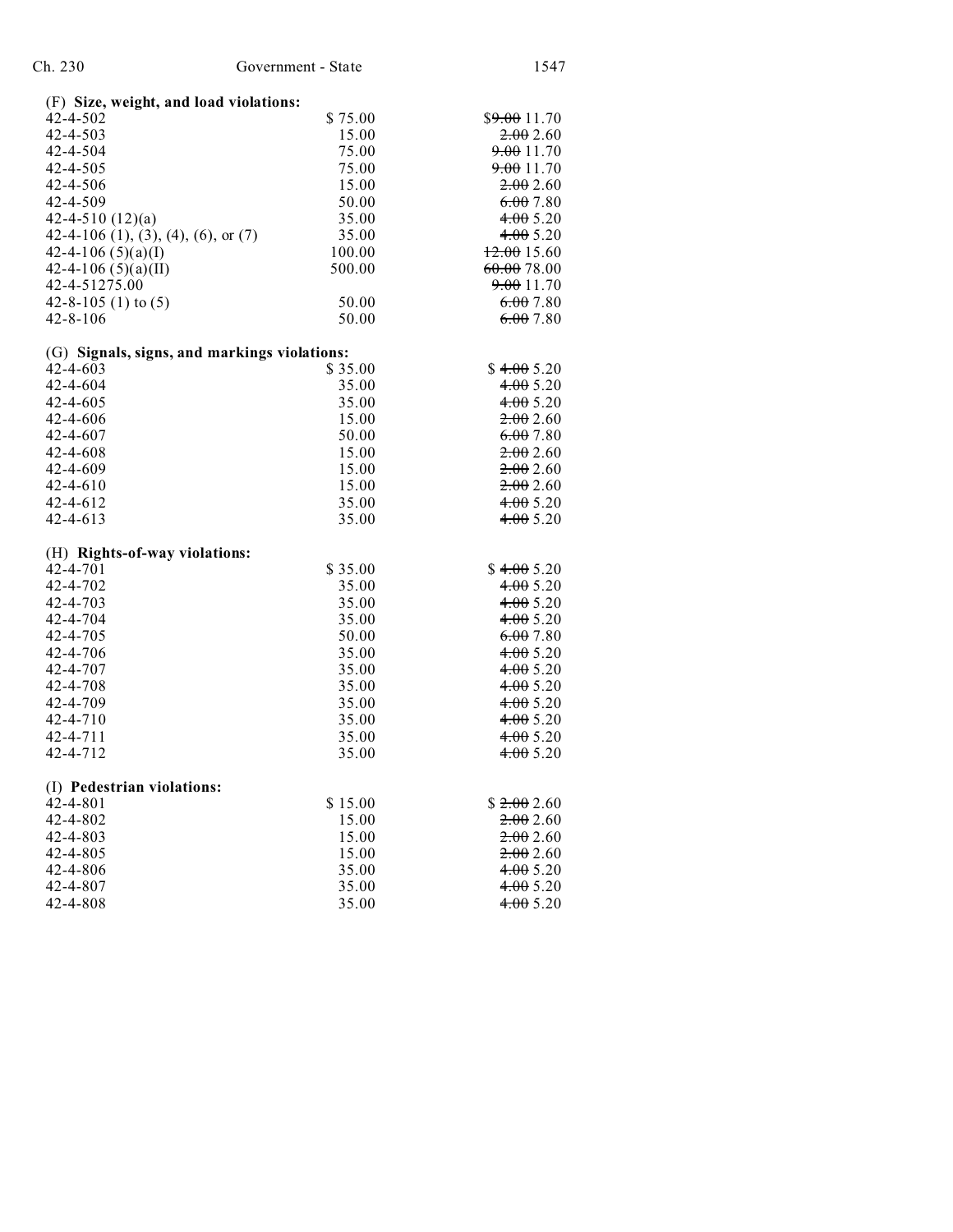| 1548                                                                        | Government - State | Ch. 230              |
|-----------------------------------------------------------------------------|--------------------|----------------------|
| (J) Turning and stopping violations:                                        |                    |                      |
| 42-4-901                                                                    | \$35.00            | \$4.005.20           |
| 42-4-902                                                                    | 35.00              | 4.005.20             |
| 42-4-903                                                                    | 35.00              | 4.005.20             |
| (K) Driving, overtaking, and passing violations:                            |                    |                      |
| 42-4-1001                                                                   | \$35.00            | \$4.005.20           |
| 42-4-1002                                                                   | 35.00              | 4.005.20             |
| 42-4-1003                                                                   | 35.00              | 4.005.20             |
| 42-4-1004                                                                   | 35.00              | 4.005.20             |
| 42-4-1005                                                                   | 35.00              | 4.005.20             |
| 42-4-1006                                                                   | 35.00              | 4.005.20             |
| 42-4-1007                                                                   | 35.00              | 4.005.20             |
| 42-4-1008                                                                   | 35.00              | 4.005.20             |
| 42-4-1009                                                                   | 35.00              | 4.005.20             |
| 42-4-1010                                                                   | 35.00              | 4.005.20             |
| 42-4-1011                                                                   | 100.00             | $+2.0015.60$         |
| $42 - 4 - 1012(3)(a)$                                                       | 65.00              | (NONE)               |
| $42 - 4 - 1012$ (3)(b)                                                      | 125.00             | (NONE)               |
| (L) Speeding violations:                                                    |                    |                      |
| 42-4-1101 (1) or (8)(b) (1 to 4 miles                                       |                    |                      |
| per hour over the reasonable and                                            |                    |                      |
| prudent speed or over the maximum                                           |                    |                      |
| lawful speed limit of 75 miles                                              |                    |                      |
| per hour)                                                                   | \$15.00            | \$2.002.60           |
| 42-4-1101 (1) or $(8)(b)$ (5 to 9 miles<br>per hour over the reasonable and |                    |                      |
| prudent speed or over the maximum                                           |                    |                      |
| lawful speed limit of 75 miles                                              |                    |                      |
| per hour)                                                                   | 35.00              | 4.005.20             |
| 42-4-1101 (1) or $(8)(b)$ (10 to 19 miles                                   |                    |                      |
| per hour over the reasonable and                                            |                    |                      |
| prudent speed or over the maximum                                           |                    |                      |
| lawful speed limit of 75 miles                                              |                    |                      |
| per hour)                                                                   | 50.00              | 6.007.80             |
| 42-4-1101 (1) or $(8)(b)$ (20 to 24 miles                                   |                    |                      |
| per hour over the reasonable and                                            |                    |                      |
| prudent speed or over the maximum                                           |                    |                      |
| lawful speed limit of 75 miles                                              |                    |                      |
| per hour)                                                                   | 100.00             | 12.0015.60           |
| $42 - 4 - 1101(3)$                                                          | 35.00              | 4.005.20             |
| 42-4-1103                                                                   | 15.00              | 2.002.60             |
| 42-4-1104                                                                   | 15.00              | <del>2.00</del> 2.60 |
| (M) Parking violations:                                                     |                    |                      |
| 42-4-1201                                                                   | \$15.00            | \$2.002.60           |
| 42-4-1202                                                                   | 15.00              | <del>2.00</del> 2.60 |
| 42-4-1204                                                                   | 15.00              | <del>2.00</del> 2.60 |
| 42-4-1205                                                                   | 15.00              | 2.00200              |
| 42-4-1206                                                                   | 15.00              | 2.002.60             |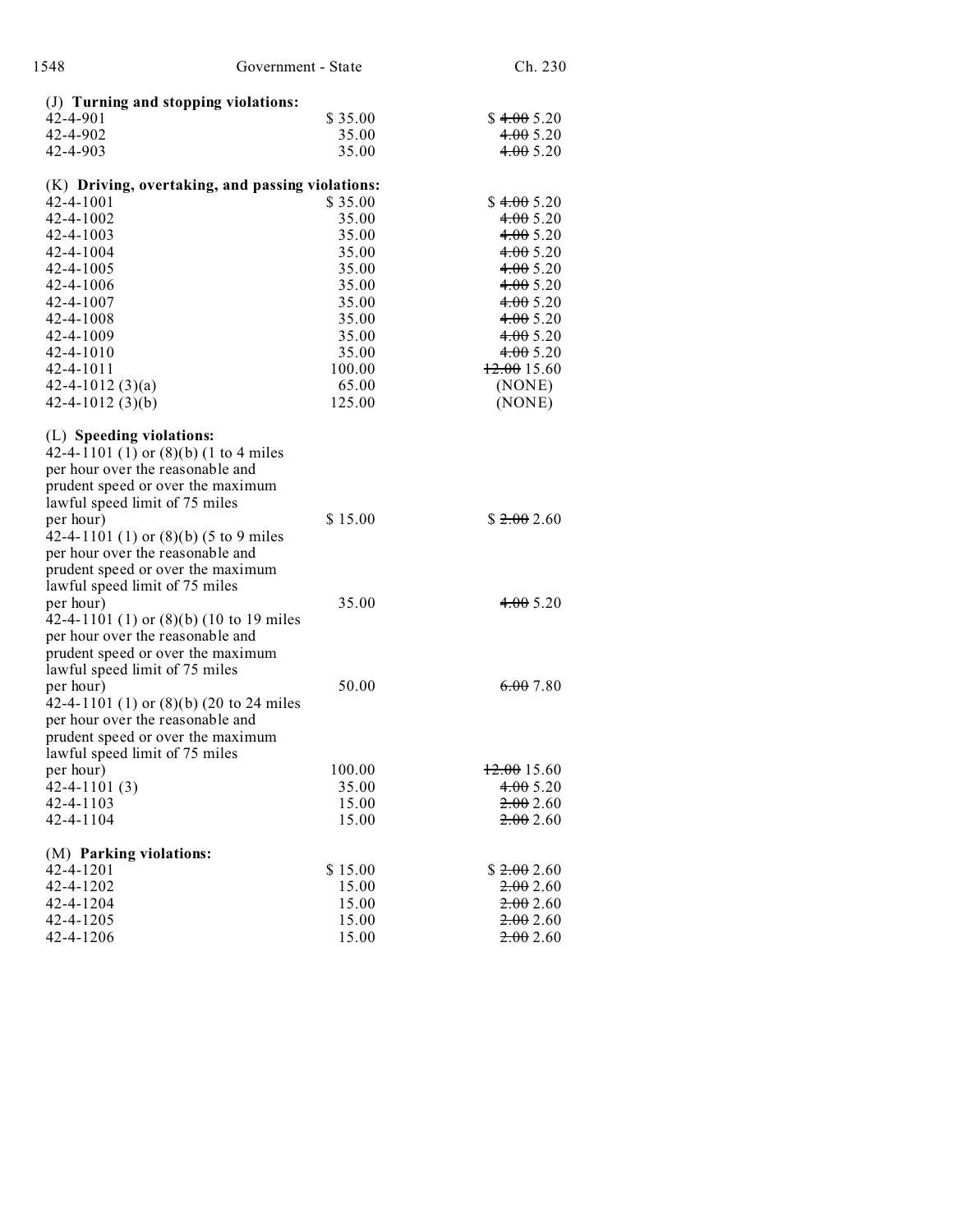| Ch. 230                                       | Government - State | 1549                     |
|-----------------------------------------------|--------------------|--------------------------|
| 42-4-1207                                     | 15.00              | 2.002.60                 |
| 42-4-1208 (6) or $(9)$                        | 100.00             | 12.0015.60               |
| (N) Other offenses:                           |                    |                          |
| 42-4-1301 $(2)(a.5)$                          | \$50.00            | \$6.007.80               |
| 42-4-1402                                     | 50.00              | 6.007.80                 |
| $42 - 4 - 1403$                               | 15.00              | 2.002.60                 |
| 42-4-1404                                     | 15.00              | 2.002.60                 |
| 42-4-1406                                     | 35.00              | 4.005.20                 |
| 42-4-1407                                     | 35.00              | 4.005.20                 |
| $42 - 4 - 314$                                | 35.00              | 4.005.20                 |
| 42-4-1408                                     | 15.00              | 2.002.60                 |
| $42 - 4 - 1414(2)(a)$                         | 500.00             | 60.00 78.00              |
| $42 - 4 - 1414(2)(b)$                         | 1,000.00           | <del>120.00</del> 156.00 |
| 42-4-1414 $(2)(c)$                            | 5,000.00           | 600.00 780.00            |
| (O) Motorcycle violations:                    |                    |                          |
| 42-4-1502                                     | \$15.00            | \$2.002.60               |
| $42 - 4 - 1503$                               | 15.00              | 2.002.60                 |
| 42-4-1504                                     | 15.00              | 2.002.60                 |
| (P) Offenses by persons controlling vehicles: |                    |                          |
| 42-4-1704                                     | \$15.00            | \$2.002.60               |

(II) Any person convicted of violating section 42-4-507 or 42-4-508 shall be fined pursuant to this subparagraph (II), whether the defendant acknowledges the defendant's guilt pursuant to the procedure set forth in paragraph (a) of subsection (5) of this section or is found guilty by a court of competent jurisdiction. Any violation of section 42-4-507 or 42-4-508 shall be punished by a fine and surcharge as follows:

| <b>Excess Weight</b> |         |                            |
|----------------------|---------|----------------------------|
| - Pounds             | Penalty | Surcharge                  |
| $1 - 3,000$          | \$15.00 | \$5.00<br>6.50             |
| $3,001 - 4,250$      | 25.00   | 9.00<br>11.70              |
| $4,251 - 4,500$      | 50.00   | <del>18.00</del><br>23.40  |
| $4,501 - 4,750$      | 55.00   | 20.00<br>26.00             |
| $4,751 - 5,000$      | 60.00   | 22.00<br>28.60             |
| $5,001 - 5,250$      | 65.00   | 24.00<br>31.20             |
| $5,251 - 5,500$      | 75.00   | <del>27.00</del><br>35.10  |
| $5,501 - 5,750$      | 85.00   | 40.30<br>31.00             |
| $5,751 - 6,000$      | 95.00   | 35.00<br>45.50             |
| $6,001 - 6,250$      | 105.00  | 49.40<br>38.00             |
| $6,251 - 6,500$      | 125.00  | 46.00<br>59.80             |
| $6,501 - 6,750$      | 145.00  | 53.00<br>68.90             |
| $6,751 - 7,000$      | 165.00  | 61.00<br>79.30             |
| $7,001 - 7,250$      | 185.00  | 68.00<br>88.40             |
| 7,251 - 7,500        | 215.00  | 80.00<br>104.00            |
| 7,501 - 7,750        | 245.00  | <del>90.00</del><br>117.00 |
| $7,751 - 8,000$      | 275.00  | <del>101.00</del> 131.30   |
| $8,001 - 8,250$      | 305.00  | <del>112.00</del> 145.60   |
| $8,251 - 8,500$      | 345.00  | $\frac{127.00}{165.10}$    |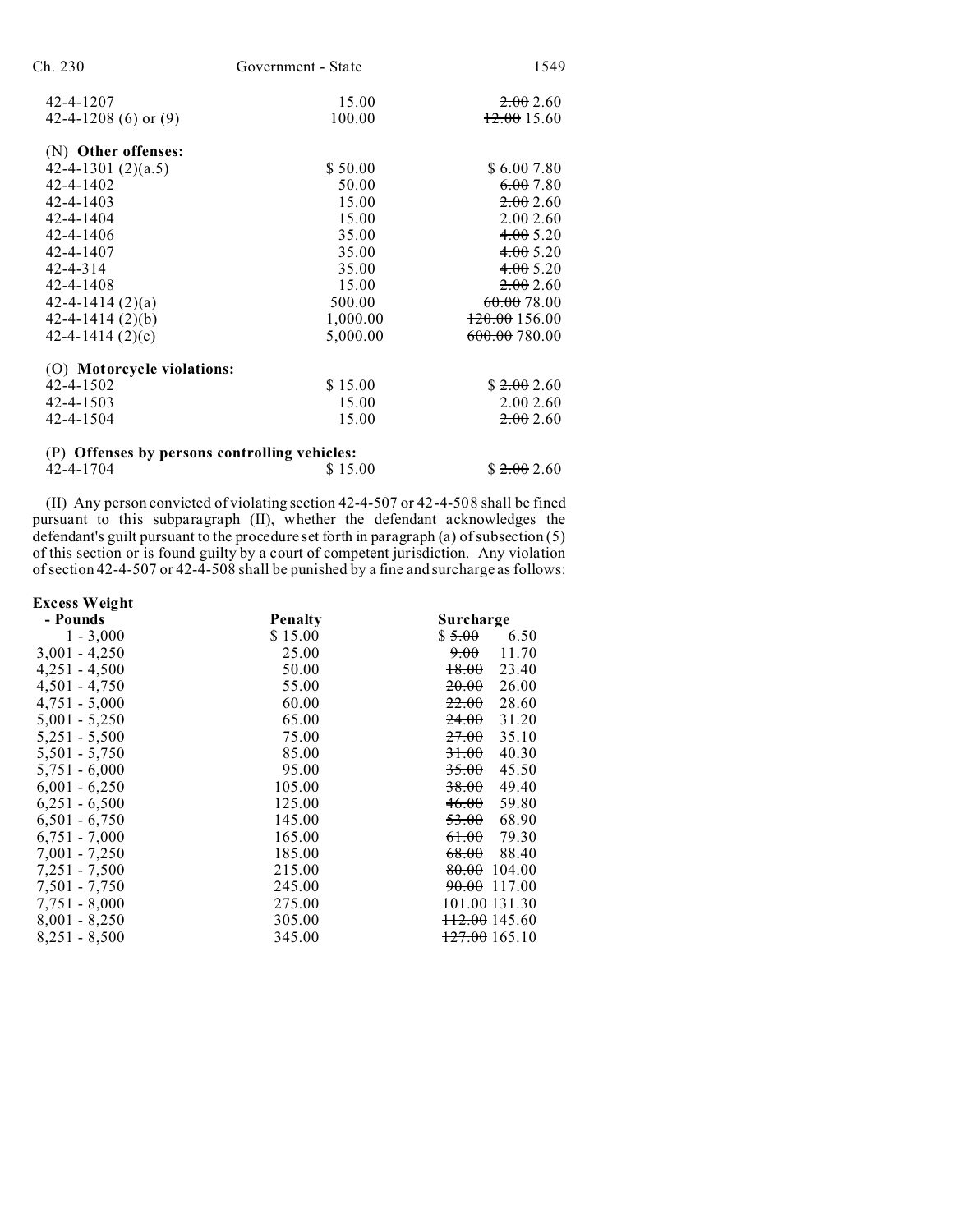| 1550              | Government - State | Ch. 230                  |
|-------------------|--------------------|--------------------------|
| $8,501 - 8,750$   | 385.00             | <del>142.00</del> 184.60 |
| $8,751 - 9,000$   | 425.00             | <del>157.00</del> 204.10 |
| $9,001 - 9,250$   | 465.00             | $+72.00223.60$           |
| $9,251 - 9,500$   | 515.00             | <del>190.00</del> 247.00 |
| $9,501 - 9,750$   | 565.00             | <del>209.00</del> 271.70 |
| $9,751 - 10,000$  | 615.00             | 227.00 295.10            |
| $10,001 - 10,250$ | 665.00             | 246.00 319.80            |
| Over 10,250       | \$30.00            | $$11.00$ 14.30           |
|                   | for each           | for each                 |
|                   | 250 pounds         | 250 pounds               |
|                   | additional         | additional               |
|                   | overweight,        | overweight,              |
|                   | plus \$665.00      | plus \$246.00            |

(III) Any person convicted of violating any of the rules and regulations promulgated pursuant to section 42-4-510, except section 42-4-510 (2) (b)  $\rm(\overline{IV})$ , shall be fined as follows, whether the violator acknowledges the violator's guilt pursuant to the procedure set forth in paragraph (a) of subsection (5) of this section or is found guilty by a court of competent jurisdiction:

(A) Any person who violates the maximum permitted weight on an axle or on gross weight shall be punished by a fine and surcharge as follows:

| <b>Excess Weight Above Maximum</b> |                                                                       |                                                                       |
|------------------------------------|-----------------------------------------------------------------------|-----------------------------------------------------------------------|
| <b>Permitted Weight - Pounds</b>   | <b>Penalty</b>                                                        | Surcharge                                                             |
| $1 - 2,500$                        | \$50.00                                                               | $$18.00$ 23.40                                                        |
| $2,501 - 5,000$                    | 100.00                                                                | $37.00$ 48.10                                                         |
| $5,001 - 7,500$                    | 200.00                                                                | 74.00 96.20                                                           |
| $7,501 - 10,000$                   | 400.00                                                                | 148.00 192.40                                                         |
| Over 10,000                        | \$150.00                                                              | $$55.00$ 71.50                                                        |
|                                    | for each $1,000$<br>pounds additional<br>overweight, plus<br>\$400.00 | for each $1,000$<br>pounds additional<br>overweight, plus<br>\$148.00 |
|                                    |                                                                       |                                                                       |

**SECTION 9.** 42-1-217 (4), Colorado Revised Statutes, is amended to read:

**42-1-217. Disposition of fines and surcharges.** (4) All moneys collected by the department as surcharges on penalty assessments issued for violations of a class A or a class B traffic infraction or a class 1 or a class 2 misdemeanor traffic offense, pursuant to section 42-4-1701, shall be transmitted to the court administrator of the judicial district in which the offense or infraction was committed for credit to the victims and witnesses assistance and law enforcement fund established in that judicial district; EXCEPT THAT, ON AND AFTER THE EFFECTIVE DATE OF THIS SUBSECTION (4), AS AMENDED, THE PORTION OF THE SURCHARGE ATTRIBUTABLE TO THE INCREASE IN THE SURCHARGE ON PENALTY ASSESSMENTS ISSUED FOR VIOLATIONS OF A CLASSA OR A CLASS B TRAFFIC INFRACTION OR A CLASS 1 OR A CLASS 2 MISDEMEANOR TRAFFIC OFFENSE, PURSUANT TO SECTION 42-4-1701, ENACTED DURING THE FIRST REGULAR SESSION OF THE SIXTY-FOURTH GENERAL ASSEMBLY SHALL BE TRANSMITTED TO THE STATE TREASURER WHO SHALL CREDIT SUCH SUM TO THE GENERAL FUND.